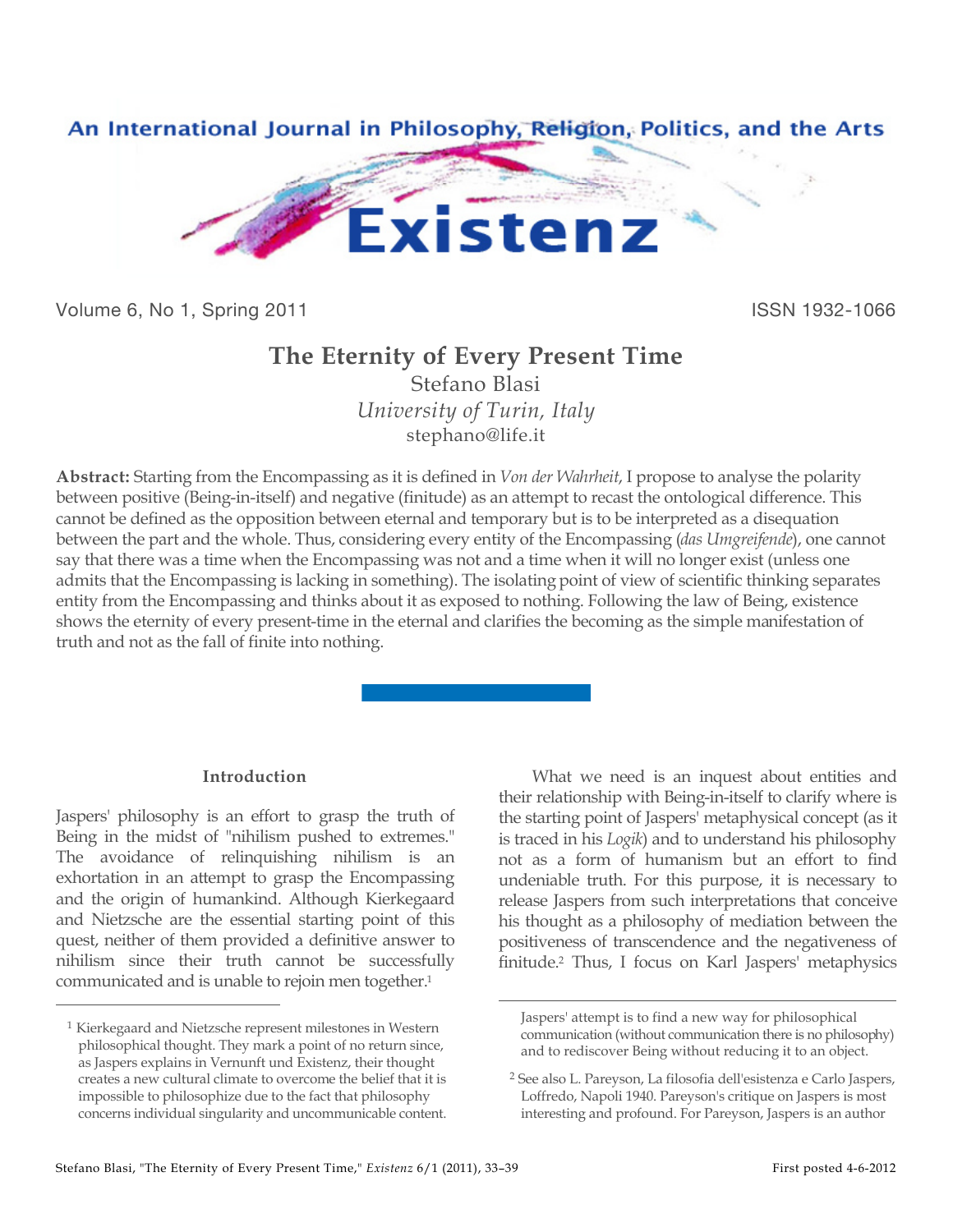with the intent to give an original interpretation aimed to demonstrate that entities could not be considered as negative (Jaspers thinks it as *Momente in seiner Ganzheit enthielte*3), and also to clarify why Jaspers attempted to find eternity in the becoming world. For this purpose I analyze the consequences drawn in his book *Von der Wahrheit* and later reconsider the philosophy of existence as a preparatory study for finding an eternal logical structure in the Encompassing.

#### **The Encompassing**

Literally, the Encompassing is what grasps (*greift*), circumscribes (*um*) and binds, and includes (*um-greift*) all entities without being included by anything else. In "the comprehensiveness of its determinations," Jaspers' Being is different from Parmenides' Being (that leaves determinations out of itself), and closely resembles the περιέχων of Anaximander (that contains everything in itself).

The essential properties of Being are positiveness and concreteness. I mention positiveness because Being is what originally removes the denial of itself; otherwise Being could paradoxically be and not be at the same time. Consequently we can grasp Being only in its original and constituent opposition to Nothing. This opposition cannot be denied because, since while denial wants to persist as denial, it has forcedly to affirm opposition. Moreover, the ἕλεγχος is not only the impossibility to deny the opposition (which represents in turn an opposition), but it is to be considered as the foundation of every word that aims at being significant (including the word that wants to be the denial of the opposition). In order to be so, the negative is to be determined in relation to everything else and also in its own terms. Hence, it presupposes and is based on what it denies. Claiming that "the positive is the negative" (which is the same as stating "Being is Nothing") means to accept "positive" and "negative" as synonyms. In such a case that positive and negative are taken as synonyms, there is no opposition. On the other hand, aiming at denying the opposition, it is necessary to consider their meanings as different in order to consider—later—the identity of opposites. So denial could not be a denial without being a negation of itself. It is a state of their own insignificance. What looks like a contradiction, is not so. The identity of opposites, as it is conceived, is not conceived as negative but as positive. The identity of opposites is not really assumed as such identity of opposites, but as a positive meaning. Similarly, if we consider Being as opposed to nothing, the latter is not simply considered as nothing, but assumes a positive meaning. Indeed it means that the denial of the opposition implies *simpliciter* what it denies: every opposition is always the opposite of what it wants to be.4

I talk about concreteness because the Encompassing differs from the usual abstract idea of Being which is used to separate entities from Being (this is the case of Parmenides' Being). Consequently, in order to avoid the abstract thought of Being it is necessary to conceive Being in its union with entities and, similarly, entities as constitutive of Being. As a matter of fact, conceiving entities without Being, is like considering them as nothing, or rather, we could also say that what is could not merely be. Letting entities at the mercy of nothing is like admitting that Being does not oppose itself to negative. Thus, Encompassing is not the whole without its entities, but includes everything,<sup>5</sup> as Jaspers states, *das Wahre ist das Ganze* (*P* 182).

#### **Human and the Basic Philosophical Undertaking**

There is a difference in the concept of Being and the concept of entity. Any entity is a partial manifestation of truth and must not be mistaken for Truth, as Jaspers elaborates when he refers to "the basic philosophical undertaking" (*die philosophische Grundoperation*). This undertaking consists in "thinking beyond" (*über-hinausdenken*) individual entities to see the foundation from

 $\overline{a}$ 

continually pressed in mediation between positive and negative. For this reason, he sees Jaspers as witness of philosophy's weakening, and Jaspers' philosophy as evidence of the crisis of philosophy as well as a philosophy of the crisis. For Nicola Abbagnano, Jaspers' philosophy is destined to wreck; for Noberto Bobbio it is a philosophy of crisis; for Enzo Paci, a particular romantic decadence; for Jeanne Hersch, Jaspers unmasks philosophical illusions, for Gabriel Marcel and Mikel Dufrenne, his philosophy is paradoxical and his Truth ineffable.

<sup>3</sup> Karl Jaspers, *Philosophie*, Berlin: Springer Verlag 1932 (1948), p. 42. [Henceforth cited as *P*]

<sup>4</sup> For more in-depth understanding and for a great and rigorous philosophy based on the positivity of Being, see also the thought of Emanuele Severino, in particular, *La struttura originaria*, Brescia: La Scuola, 1958; *Essenza del nichilismo*, Saggi, Brescia: Paideia, 1972; *Destino della necessità. Katà tò chreòn*, Milano: Adelphi, 1980.

<sup>5</sup> See also the introduction to the Italian translation of *Von der Wahrheit* by Umberto Galimberti, *Sulla verità*, Brescia: Editrice La Scuola, 1970.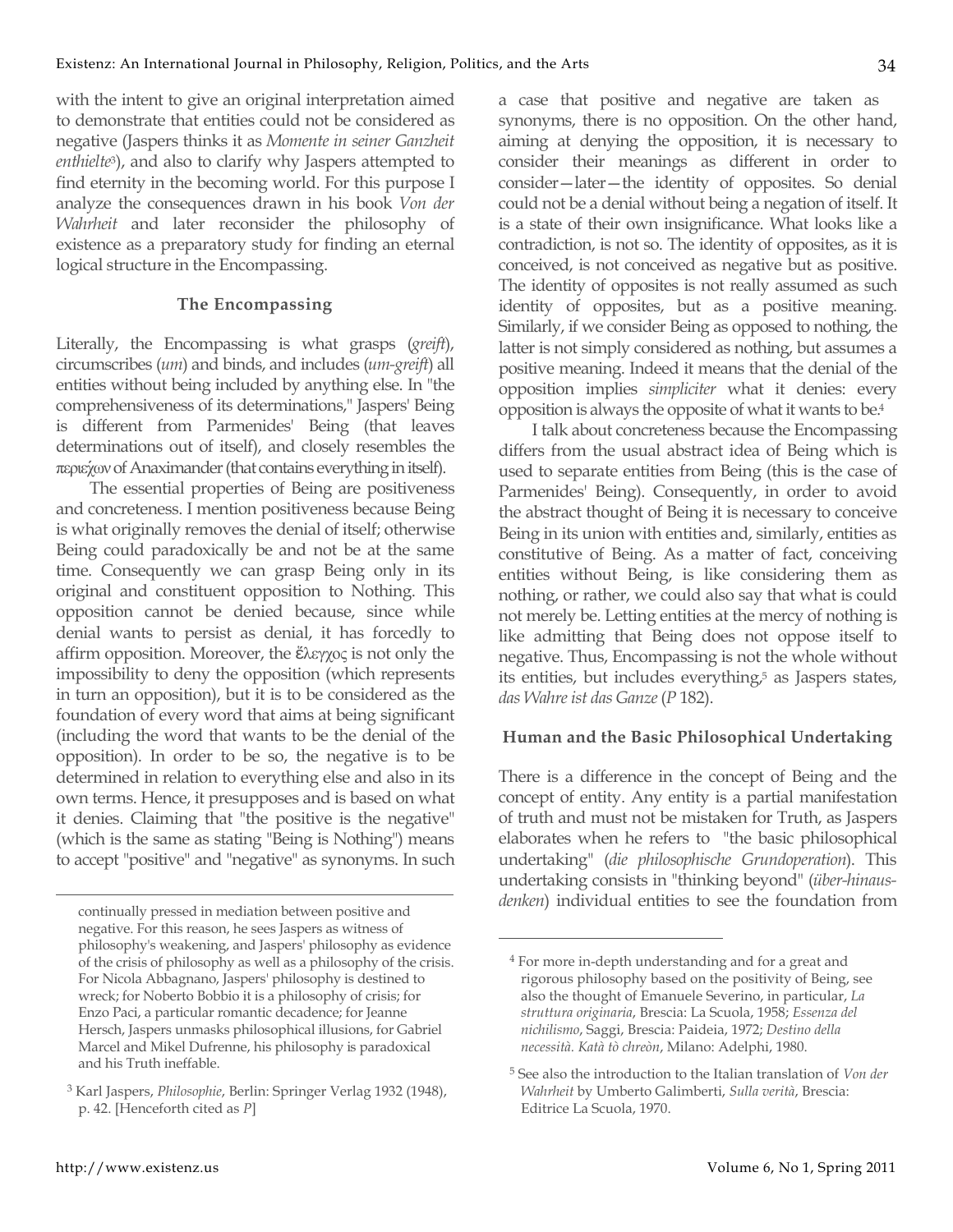which they stem, since n order to be meaningful, every entity ("A") needs to be distinguished from "the totality of what the entity A is not" ("not-A"). The comprehension of "A" is made possible through its opposition with "not-A," and this operation allows consciousness to grasp the Whole. Thus, every particular entity—with its arising—announces the Encompassing $\phi$ we must think beyond the visible and as such definable horizon, *hin zum Umgreifenden, in dem wir sind, und das wir selber sind*. 7 On page 1 of *VW* Jaspers states:

Wir leben nicht unmittelbar im Sein, daher wird Wahrheit nicht unser fertiger Besitz. Wir leben im Zeitdasein: Wahrheit ist unser Weg.

The entire meaning of *VW* is revealed in these two sentences. The first states that we can conceive the Whole only formally because we are unable to grasp the whole Being (A and not-A); the second states that our existence belongs to finitude and as a result the relations between each entity and the Whole are not knowable. For that reason, the Whole is present only in the partial sequence of events. Given our temporary nature, as spectators of Being, what comes to us appears in time and exposes us to the risk of losing the truth beyond partial manifestations.

Jaspers proposes to break through time (*Durchbruch*): *die Vollendung ist als Ewigkeit in der Zeit, erfüllt als ewige Gegenwart die Wahrheit des Seins* (*VW* 906). Consequently, *dies unmittelbar zu Gott sein ist für den historischen Betrachter als solchen nicht sichtbar* (*P* 406). In other words, through basic philosophical undertaking man sees reality beyond time (where the Encompassing shows itself). When this happens, man comes to realize that truth manifests itself in every lived hour. Recovering the truth of Being and its thought means to recover timeless thought (*zeitloses Denken*) that breaks the becoming of reality (exposed to nothing), discovering the eternity of the Encompassing. Going towards the Encompassing means to transcend every particular horizon and to recognize the Encompassing in the transparency of entities: *aus der Immanenz als der Vielfachheit des Sein heraus, das Traszendieren der Versuch einer Vergewisserung eigentlichen als des einen und einzigen Seins* (*P* 705).

Der Gedanke als solcher zeigt uns nicht einen neuen Gegenstand. Er ist im Sinn gewohnten Weltwissens leer, aber durch seine Form öffnet er die schlechthin universale Möglichkeit des Seienden.

Durch den Gedanken werden wir erweckt, daß wir hören lernen auf das, was eigentlich ist. Er macht uns fähig, die Ursprünge zu vernehmen. [*VW* 39]

For Jaspers, reflecting upon Being's entities without thinking of Being is an illegitimate absolutization, because determinations are true only in their relationship with the Encompassing. The experienced Being manifests itself as soon as it appears. However, non-manifesting entities are just that and must not be considered as non-existing. Saying that the entities may be untied from the Encompassing means to lose the sense of those entities (since it is either rescued by Encompassing or is nothing) and, at the same time, the sense of the Encompassing itself (if one admits a region or time in which Being does not impose its eternity, one admits that Being is no longer Being but an entity among others). The thought of an entity—first as part of Being and then as separate from Being—leads to nihilism, as it claims that Being may be both Being and not-Being. Jaspers' critique to nihilism is not a form of humanism, but the evocation of the sense of Being in its original and essential opposition to nothing: the manifestation of Being cannot be considered the entity's separation from Being, but it is to be considered as a partial manifestation of Being in the world. In fact,

Denn wenn sein und Tun des Menschen gegen die Gottheit nicht selber göttlich sein könnte, so wäre dieses tun haltlos, sogar unmöglich, es sei denn, dass in irgendeinem Sinne die Gottheit selbst es ist, die darin wirkt oder zulässt. [*P* 738]

In this respect, Jaspers offers two definitions of truth; the first one is formal, *Wahrheit ist erstens das Offenbarwerden eines Anderen*, the second one is concrete, *Wahrheit ist zweitens … das Selbstsein* (*VW* 458).

In the formal definition, the other is the part of Being that does not belong to the horizon of presence and that expands the horizon of truth, manifesting itself. The gradual manifestation of the Encompassing is then a gradual decrease of the disequation that exists between what appears and what is truth.<sup>8</sup>

 $\overline{a}$ 

<sup>6</sup> To think of a limited meaning is akin to thinking how its limitation can be overcome; thus, Jaspers concludes that the Encompassing itself announces limiting and founding entities.

<sup>7</sup> Karl Jaspers, *Von der Wahrheit*, Munich: R. Piper 1947, p. 38. [Henceforth cited as *VW*]. When entities are separated from the whole, science gets the chance to interrogate and manipulate them, but loses the chance to grasp the meaning of their being.

<sup>8</sup> Das Offenbarwerden der Transzendenz ist gebunden an ihre Erscheinung im Dasein, in der das Sein zerrissen bleibt und nur auf dem Boden der Geschichtlichkeit der als vielfache sich begegnenden Existenz als das Eine gesucht und ergriffen werden kann. [*P* 42]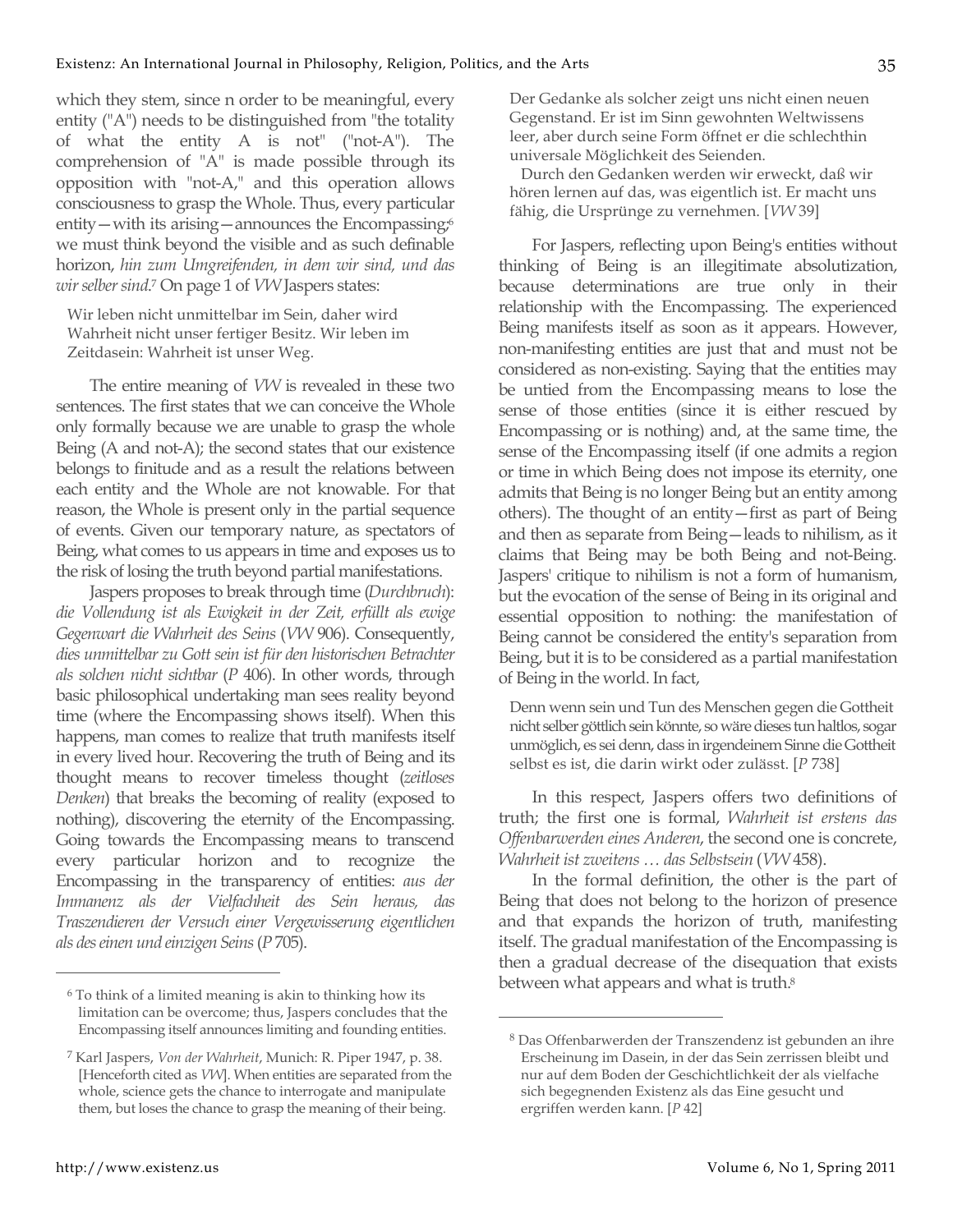In the concrete definition, Being is characterized by the essential power to remove its own negation; therefore it establishes itself as an incontrovertible base. As events of Being appear in the horizon of presence, such negation is gradually removed. It would not be sufficient to say that das *Sein ist offenbar*, since such claim would only be fideistic (nonsense in a philosophical question about truth). Being is known because it is the positive *simpliciter*, or what has the power to remove self-denial. For this reason, Jaspers speaks of *Sein* in terms of *Wahrsein*, or better, that Being opens the horizon of truth through its manifestation here and now. When Jaspers conceives that Being has the property to rule against nothing, he can state: *omne ens est verum*, *omnes ens est unum*, *omne ens est bonum* (*VW* 459-460). That fundamental truth is the manifestation of Being means it is not an invention that belongs to someone or to sometime, but it has always been in the world as well as in human thought.<sup>9</sup> Although immutable, truth historicizes itself in its opposition to not-Being. As a manifestation of truth, each ens is verum. Establishing itself against not-Being, Being reaffirms its self-identity and the unity of the positive. Conscience conceives the opposition of Being and not-Being it order to express the difference between the two terms. In fact, saying that "Being is Being" or that "Being is not not-Being" makes no difference, since both statements are abstract moments of the concrete horizon of consciousness. Concretely, the only thing that imposes and manifests itself is Being. The Whole does not cease to exist because our consciousness makes distinctions between entities. The possibility to isolate particular entities as if they were independent from the rest is just a belief. For this reason, omne ens est unum. For Jaspers, Being manifests itself out of necessity, because "it must be." In its opposition to Nothing is perpetual and does not allow any break. Everything that happens could not avoid happening; otherwise, as I will explore in the next section, it would be possible to think that what is could be nothing. In this sense, *omne ens est bonum*.

Nothing escapes these three implications, and, therefore, we can sum up by saying that Truth is the Encompassing simpliciter. Everything that happens is the Encompassing; if not, appearance itself could not be possible and manifestation would not occur. For this reason, the world is the theatre where eternity reveals itself to men.

### **Die Erscheinung ist nicht Schein**

Alles Weltsein, von dem wir wissen, ist allerdings ein Sein, wie es für den Menschen erscheint oder solange es ihm noch unbekannt ist—erscheinen kann. Der denkende Mensch ist die Mitte, auf die sich alles bezieht... Aber die Erscheinung ist nicht Schein. In ihr kündigt sich vielmehr das Sein an. [*VW* 86]

According to Jaspers, Being is the ground that supports and contains the entities of the world (also that particular entity that is man with his consciousness). The *Erscheinung* of an entity is described as a transcendental value of Being, as its constitutive character that leads us to distinguish it from mere *Schein*; if *Erscheinung* is the announcement of Being in its manifestation, *Schein* is the interpretation that depicts the world as a separate reality and is not constitutive of Being. This is Jaspers' overcoming of modern gnoseology (moreover, even *Schein* appears and with it also its relationship with *Erscheinung*): *die Erscheinung ist nicht Schein*. 10 More precisely: everything

 $\overline{a}$ 

Sofern wir die Traszendenz denken als das Umgreifende, nennen wir sie das Sein. Es ist das Sein, das bestehend, unwandelbar, täuschungslos ist. Aber es ist als dieses ruhige, dieses freilassende Sein nur für das abstrakte traszendierende Denken. [*VW* 111]

<sup>&</sup>lt;sup>9</sup> It is immediately known that something appears phenomenologically and it is also immediate that it is impossible to deny that something appears.

<sup>10</sup> Much is written on Jaspers' Kantianism, and Jaspers himself has always said that we need to start from Kant. However, confusing his thought with a contemporary Kantianism means to subtract the peculiarities of Jaspers. With Jaspers, the content of consciousness is Being in itself and not its reduced shape. The interpretation of Jaspers as a Kantian, conceive that the words "no being known is the being" are the implicit admission of the Kantianism of Jaspers. This is not right because the deep meaning of the speech is to clarify that thinking entities without thinking Being—as the consciousness-in-general does—is a take-off of the possibility to think the Encompassing. If an analysis of Jaspers would stop at what intersubjective consciousness is able to investigate, it would reduce Being to the sum of entities in the world. Instead, Jaspers is looking for what is beyond the subject-object split and the Kantian "I think" could be a great idea, for Jaspers, if it was developed in a transcendental sense and if it did not work like the consciousness-as-such (which organizes the world in its categories). With Jaspers, we have a fine kind of idealism in which the positive is not just Being, but Being in its manifestations, where appearance is not a product of consciousness, but is constitutive of consciousness. The depth of the Encompassing penetrates all the ways of Being and also the Being-that-we-are.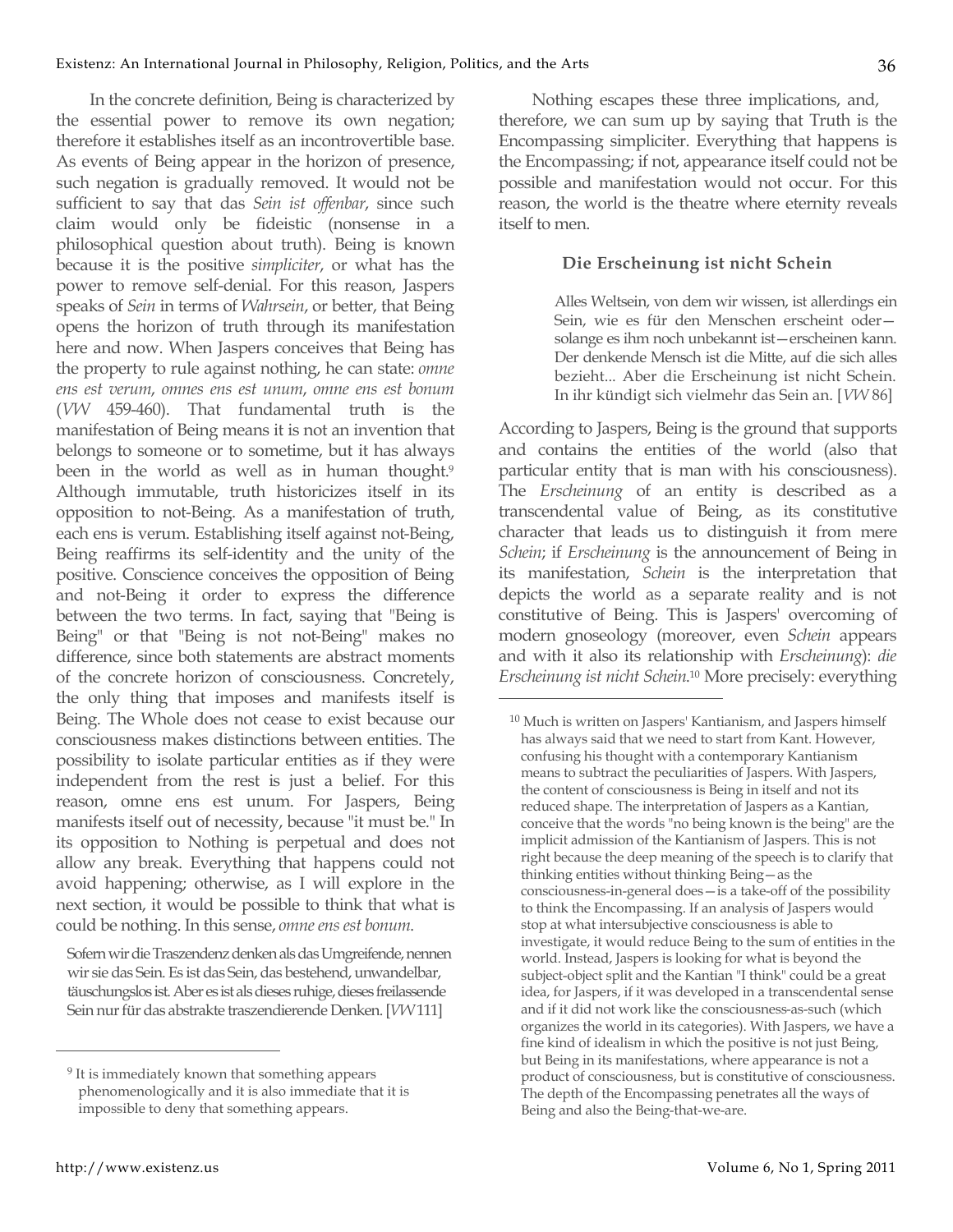that is, appears. Such appearance appears, so it is not only the appearance of things but it is also the appearance of things appearing, which is the appearance of itself. Human thought is not an alien reality that is added to the manifestation of Being, but it is Being itself in its manifestation. This appearance gives a triplicity to consciousness: the appearance of appearance of what appears. It is the form in which all that appears is appearing: Jaspers calls it *Selbstgegenwart der Transzendenz* (*P* 49). Once set the original truthfullness of consciousness, Jaspers can say:

Was in der Welt sich auseinander entwickelt, ist ein partikulares Geschehen, das ich im Gegenständlichgewordensein erforsche, nie irgendein ganzes Geschehen einer Wirklichkeit. [*VW* 89]

If we reduced Being to what appears in the world, becoming would be its constitutive feature. Becoming reality seems a fact but cannot be an indubitable truth; alas it is not "a constituent fact of reality considered in its totality," but only the point of view of consciousnessas-such. Consciousness that separates entities from what gives them positiveness, moreover exposes them to nothing and agrees that entities could be or not be. The world itself can be questioned, because what appears to the conscience-as-such could not be a real fact. This is perhaps the most important aspect of the philosophy of Jaspers. Indeed, we can read in his *Philosophie* that *jedes Dasein als Erscheinung der Existenz zugleich ewig zu sein, ist Selbstgewissheit* (*P* 407). The nihilistic becoming that seems indisputable to empirical consciousness, is not a fact for existential consciousness, the eternity of every entity and of every manifestation is clear:

Dasein wird transparent, wo ursprüngliches Selbstsein ist und einen Augenblick in ihn die Unruhe sich aufhebt: die Zeit steht still, die Erinnerung hebt auf zum Sein; das Wissen von dem, was war, wird ewige Gegenwart des Gewesen. Das ist nicht mehr Dasein und nicht in ihm als solchen zu finden, sondern das Transzendieren des Dasein zum Sein, das im Dasein sich erscheint. [*P* 33]

Not admitting the eternity of entities means to expose the Encompassing to a nihilistic and irreconcilable contradiction: *das transparenzlose Dasein ist ohne Befriedigung in sich* (*P* 794). But,

was eben noch Leben oder Tod bedeutete, ist sogleich danach wie nichts, aber in anderer Gestalt bleibt diese unbezwingliche Realität die ständige Gegenwart. [*VW* 90]

The reality of empirical consciousness is not the truth. The will to power of conscience-as-such wants entities to be isolated from eternal Being, and knowable and available by virtue of isolation. Once the separation of world and transcendence occurs, the world appears as a sum of entities that are available for the will to power. On the contrary: entities remain in another form. If the Encompassing is what circumscribes everything saving it from nothing, the mere disappearance means simply that the entity is no more in the world. Empirical consciousness believes that entities are available, but the separation of Being and entity is only an illusion. Their form is the permanent presence because, beyond the scenario in which things show themselves in sequence of events, there is only the eternal present where all entities are preserved:

die Tiefe des Seins offenbart sich, wo die Polarität zwischen Weite und Gegenwärtigkeit sich schliesst: im grenzlosen Raum, in der Alloffenheit, in der Bodenlosigkeit kommt ursprünglich zur Erscheinung in unvertretbarer Geschichtlichkeit die ewige Gegenwart. [*VW* 176]

When consciousness-as-such separates Encompassing and world, it seems that every entity in the world is not destined to nothing. Actually, every entity that appears (or not) is meant to be destined to eternity in a place where time does not rule. Time is the moment of temporality and timelessness, *die Vertiefung des faktischen Augenblicks zur ewigen Gegenwart* (*P* 404). Once beyond a single entity, only the eternal remains: the world is the truth in its partial appearance. Forgetting the source means getting persuaded that entity is nothing, or, as Jaspers states it, *das Umgreifende des Weltsein ist der Abgrund der Fülle, aus dem die unendlich reiche Erscheinung der Welt hervorgeht* (*VW* 90). Considered as something different from positive attitude of Being, entities are destined to become nothing and humans are destined to fall into nihilism. The world can be deceptive if we pay attention only to the knowledge of individual phenomena losing what is concealed behind. In contrast, God does not deceive: he is more lucid than the world.11 His law wants him eternal and opposed to Nothing; it is immediate, undeniable, and must be extended to all its manifestations

<sup>11</sup> Gott is heller als die Welt, denn wie Welt täuscht uns durch Erkennbarkeit, in der sie gerade nie die Welt ist, sondern eine Erscheinung, ein Gesicht, das sie uns gleichsam vorhält, um sich dahinter zu vergeben (*VW* 90).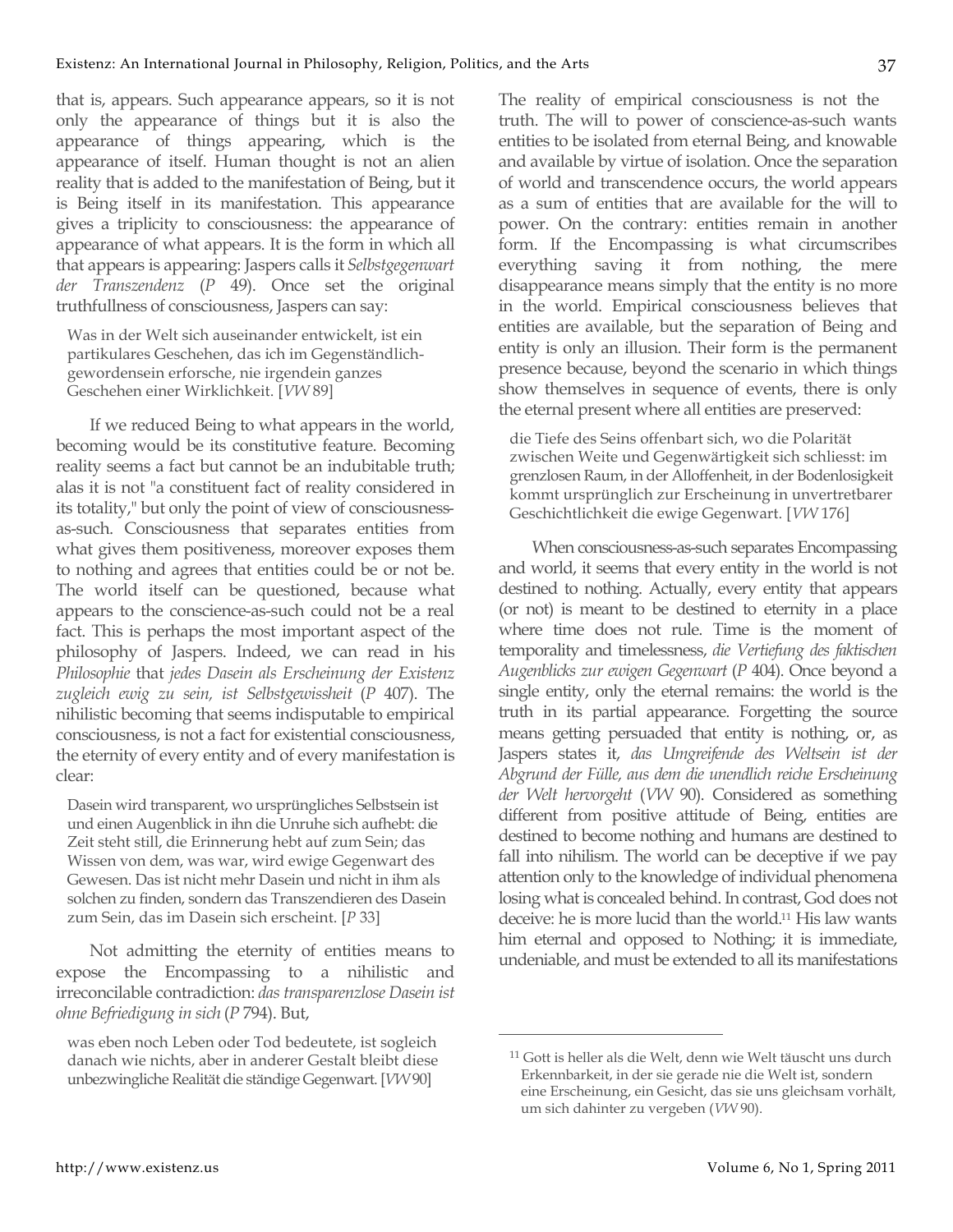in order to avoid the nihilistic drift. *Die Wahrheit gibt es doch—so denken wir, als ob es selbstverständlich sei*. 12

Man loses God because knowledge of the world does not reveal its foundation. As such, man conceives entities as not bound to Being and to considers them as the nihilistic Becoming. If the Transcendence-in-itself is not directly knowable, it is true that Transcendence speaks through the whole Being. Everything in the world is, and as such, it cannot not be: it is the language of transcendence with its truth. Truth is in every manifestation of Being and cannot cease to be truth. Otherwise, it reduces Being to nothing. In this sense, humankind cannot leave the path of truth because all the manifesting entities are the truth. Thinking of abandoning the truth of Being means thinking that what is could be not.

# **Truth Is Our Path**

Jaspers lacks rigor when drawing his conclusions about the truth of every manifestation. If everything that is, is true, and if what is true is Being in its manifestations, then the truth manifests itself in very event that appears. This can also be said of the occurrence of what happens, because even this second occurrence is something that is. It means that also the occurrence of events is something that needs to happen with truth (just like with everything that happens). In other words, what is happening happens, or, the happening is, which is the same, so it cannot be not, that means "it cannot not happen" (you cannot say that happening will not happen). In conclusion, saying that whatever happens, happens with truth, means that everything that happens, happens by necessity. If we admit that what happens in truth could not happen, we would be in the contradictory situation of who believes that Truth could be untrue, or that what is can also not be. Jaspers sums up: *für uns ist diese Welt zwar die allein mögliche*  (*P* 411) and for this reason, truth is our path and is *was uns verbindet*:

Eigentliche Freiheit ist nicht beliebig, sondern als eine Notwendigkeit, die in der Unendlichkeit des Grundes des Selbstseins verwurzelt ist zu sich kam, und den sie dann eigenes Dasein in der Folge ihres Wählens gelegt hat. [*P* 48]

#### **Eternity and Human**

Investigating the Being-that-we-ourselves-are (*das Umgreifende-das-wir-selbst-sind*), we have to include ourselves in the eternity of the Encompassing and we have to think the ontological difference not as the difference between transcendence of the eternal Being upon the finitude of the world, but as the transcendence of Being-in-itself upon its partial events. Man is originally the sight on Being.13 Starting from ourselves, as a glance over Being, the Encompassing appears in two perspectives: *das Sein selbst* that is Whole, in which and for which we are, or as *Umgreifendes-das-wir-selbstsind*, where each shape of Being is presented. The ways of what-we-are, are fourfold: *Dasein* or empirical consciousness, consciousness-as-such or intellectual intersubjectivity (*Bewußtsein überhaupt*), spirit (*Geist*), and absolute consciousness or conscience of Being (*absolutes Bewußtsein*).14 Each of these ways is a special look on truth. Investigating the different sights of the conscience means to follow the trail of the particular sense of truth and outline the limits of partial sights. The ways of what-we-are does not correspond to an ontological distinction, but is just a different cognitive attitude. In virtue of referred state of consciousness, we refer

 $\overline{a}$ 

<sup>12</sup> *P* 454. Jaspers uses the term selbstverständlich because he is talking about an unmediated evidence. This is not the expression of a belief because it is immediately known that there is something (something that appears phenomenologically) and it is also immediate and obvious that this phenomenological immediacy is also logical (it is impossible to deny that something appears). Admitting the opposite would originate a situation where the affirmation of Being does not remove its own negation. Thus, even if, in *actu segnato*, someone denied this immediacy, in *actu exercito* it would be impossible to do it and, moreover, he would be in the position to affirm and deny, at the same time, the immediacy of Being. In other words, according to Jaspers—but it is possible to consider this argument as universally valid for the formulation of all the possible sentences—it is true (i.e. appears) that Being (i.e. the appearance of Being in the world), is.

<sup>13</sup> *P* 160. I have already stated that the fundamental question about Being (*die Grundfrage*) is possible precisely because the Being is the original content of consciousness: if we say that consciousness thinks something, we say that consciousness thinks something that is, i.e. think Being. Jaspers sums up the concept by saying that the Being is "what passes for first" (*Vorhergehende*).

<sup>14</sup> I chose to not speak of existence but of absolute consciousness for two main reasons: first, because Jaspers' use of existence is not always unique, and second, to mark the difference between the reflections in *Existenzerhellung* and his speculations in *Logik*. Absolute consciousness is the certainty of existence not as the consciousness that the existence has of itself, but is the consciousness of the Encompassing. The concept existence must include and summarize all conscious states in a single movement toward the Encompassing. Absolute consciousness is able to interpret entities, that other conscious states have objectified, at the light of Truth without thinking them abandoned at the mercy of nothing.